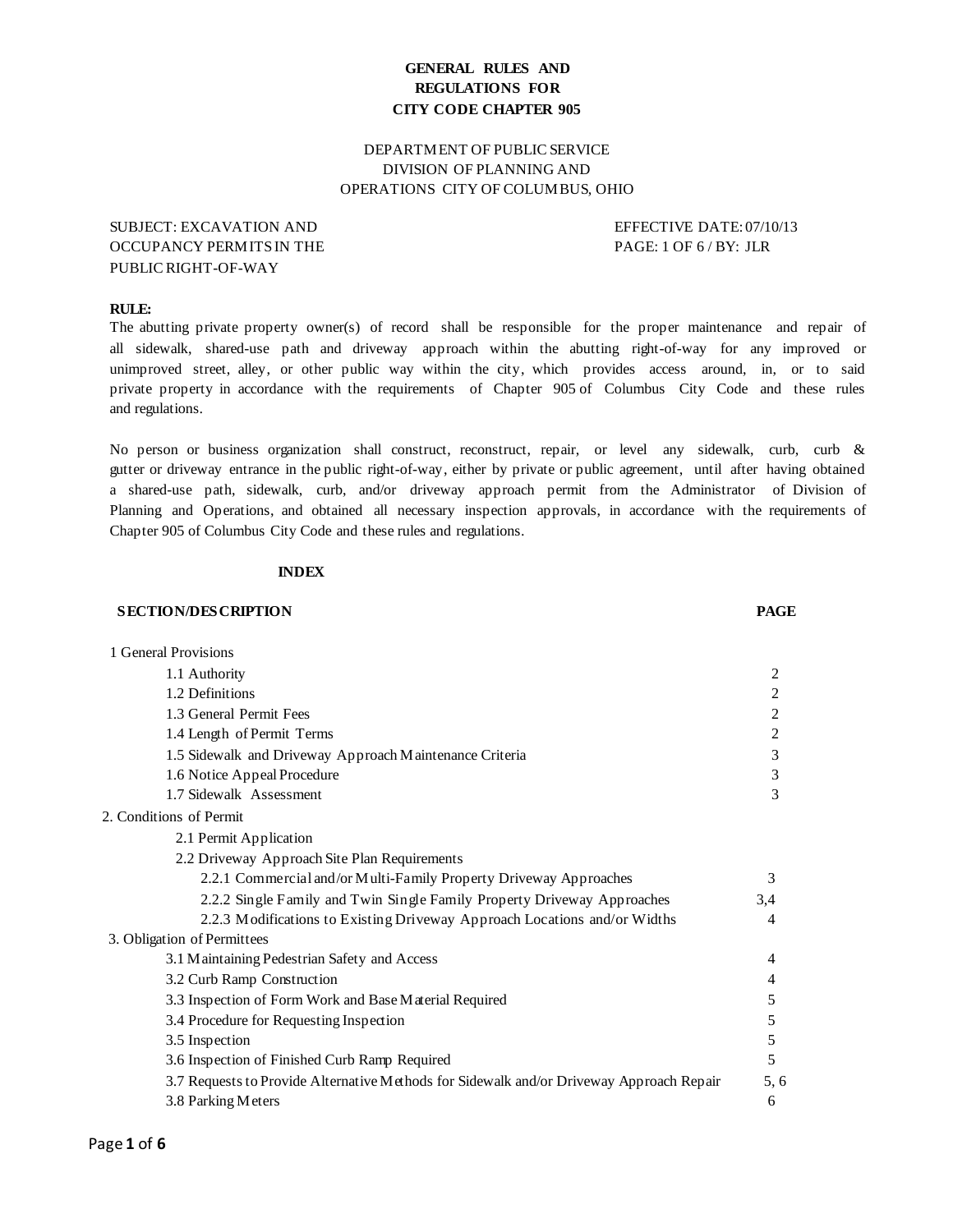#### **REGULATIONS:**

#### **1. GENERAL PROVISIONS**

**1.1 Authority:** These rules and regulations were created under the authority provided within Chapter 905 of Columbus City Code.

**1.2 Definitions:** Terms contained within these rules and regulations shall have the meanings outlined within Section 905.02 of Columbus City Code.

**1.3 General Permit Fees:** There are general fees associated with the issuance of a sidewalk, shareduse path and/or driveway approach permit. Fees are as follows:

Sidewalk, Shared-use Path and/or Driveway Approach Permit: \$80 Sidewalk, Shared-use Path and/or Driveway Approach Permit and one inspection: \$110.00 Hourly inspection fee (if needed): \$60

Projects of a duration requiring multiple inspections will be billed at the \$60 per hour rate. The need for additional inspection will be determined during the plan review process based on the complexity and duration of the project. When an inspector is required to work beyond their normal scheduled hours or weekends, the permittee shall be required to pay any additional inspection cost at an hourly rate.

#### **Occupancy Permit (cc903) may also be required at no cost when a lane closure is needed to perform the work.**

Parking Meter Head Removal Fee: \$60.00 per meter plus daily lost revenue for time meter is out of service.

Any parking meters to be hooded on a Sunday or holidays where the parking meters for that day are free, a \$4.00 per meter hooding fee is assessed up to 100 parking meters. Parking meters that require over 100 to be hooded will be charged a hourly rate for the actual cost of hooding each. City observed holidays are: New Year's Day, Martin Luther King Jr. Day, President's Day, Memorial Day, Independence Day, Labor Day, Columbus Day, Thanksgiving Day, and Christmas Day.

## **Parking Meter Charges: See Section 3.8**

Projects of a duration requiring multiple inspections will be billed at the \$60 per hour rate. The need for additional inspection will be determined during the plan review process based on the complexity and duration of the project. When an inspector is required to work beyond their normal scheduled hours or weekends, the permittee shall be required to pay any additional inspection cost at an hourly rate. When a Department employee is required to respond to an emergency situation due to neglect of securing a steel plate or other hazardous situation, it will be the responsibility of the permittee to cover the cost of the employee and any material cost to rectify the situation in a safe manner. These costs shall be paid upon receipt of invoice or deducted from the permittee's deposit. Failure to pay these costs may result in the forfeiture of deposit monies or a moratorium on obtaining future permits, or both.

**1.4 Length of Permit Terms:** All permits provided in conjunction with Chapter 905 of Columbus City Code and these rules and regulations shall become null and void ninety (90) days from the date of issuance, if the associated construction has not commenced by that time. All funds received for said permits shall in no case be refunded by the City.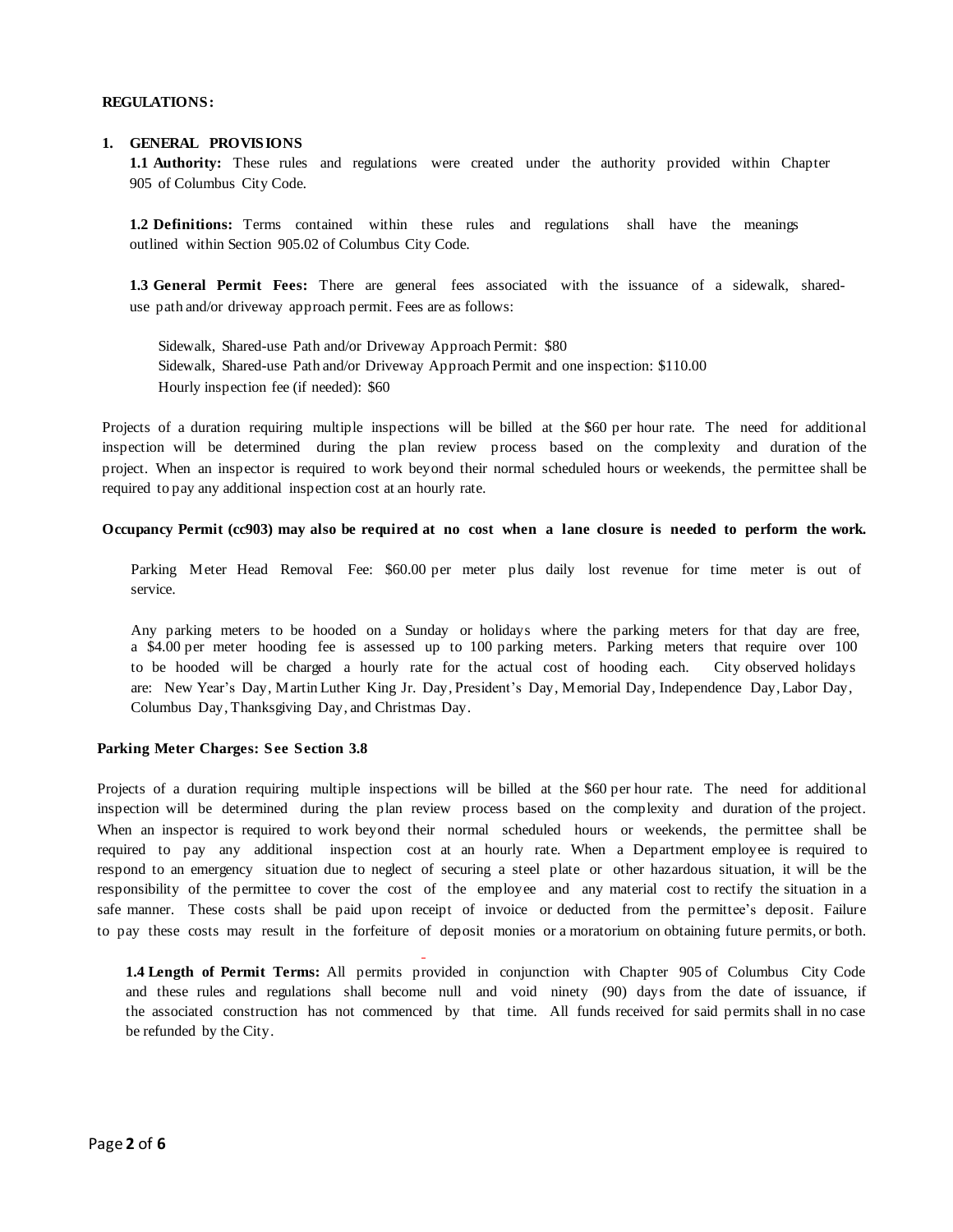**1.5 Sidewalk and Driveway Approach Maintenance Criteria:** Where sidewalks and/or driveway approaches within the public right-of-way are determined to violate the Code Maintenance Violation Criteria specified within Section 905.11 of Columbus City Code the Division of Planning and Operations shall issue either a Notice of Violation in accordance with Section 905.12 of Columbus City Code, or an Emergency Order in accordance with Section 905.13 of Columbus City Code.

**1.6 Notice Appeal Procedure:** Any persons affected by any notice issued in connection with these rules and regulations, and/or Chapter 905 of Columbus City Code may request, and shall be granted a hearing before the Property Maintenance Appeals Board on all matters set forth in such notice, provided that said request is made in accordance with the provisions of Section 905.14 of Columbus City Code.

**1.7 Sidewalk Assessment:** Where after due notice a sidewalk and/or driveway approach is not repaired due to the inability, or unwillingness, of an abutting property owner, the Public Service Director may elect to have said work performed by City forces, and/or its contractual agent. Where the Public Service Director elects to pursue this option, as opposed to filing criminal complaint against the abutting property owner for noncompliance with Chapter 905 of Columbus City Code, said work shall proceed in accordance with the requirements of Chapter 905 of Columbus City Code, and the City Charter. The cost of said work shall either be collected through an assessment added to the abutting property owner's annual property taxes, or through civil court proceedings, as described within Section 905.16 of Columbus City Code.

Property owners that receive a Notice of Violation, but are unable to perform the associated repairs, may request the Public Service Director to perform the necessary work in accordance with the City's sidewalk/driveway approach assessment procedure by contacting the Division of Planning and Operations either in person, or by calling the telephone number included within their Notice of Violation. However, it shall remain the Public Service Director's discretion as to whether this request shall be granted or denied. Applicants shall receive timely notification of that decision.

## **2. CONDITIONS OF PERMIT**

**2.1 Permit Application:** Only an abutting property owner, their authorized agent, or a contractor holding a valid City of Columbus Home Improvement, or General Contractor's License shall be permitted to apply for, and obtain, any sidewalk, curb replacement, and/or driveway approach permit from the Division of Planning and Operations Administrator.

#### **2.2 Driveway Approach Site Plan Requirements:**

**2.2.1 Commercial and/or Multi-Family Property Driveway Approaches**: Requests for a driveway entrance permit for all new commercial and/or multi-family development driveway entrance(s), on any City of Columbus public right-of-way, shall include the submission of a site plan previously approved by the Administrator of Division of Planning and Operations in accordance with the requirements of Section 3342 of Columbus City Code.

**2.2.2 Single Family and Twin Single Family Property Driveway Approaches**: Requests for a driveway entrance permit for new single family and twin single family driveway entrances shall require the concurrent submission of a site plan conforming to the requirements outlined within Section 3342.03 of Columbus City Code.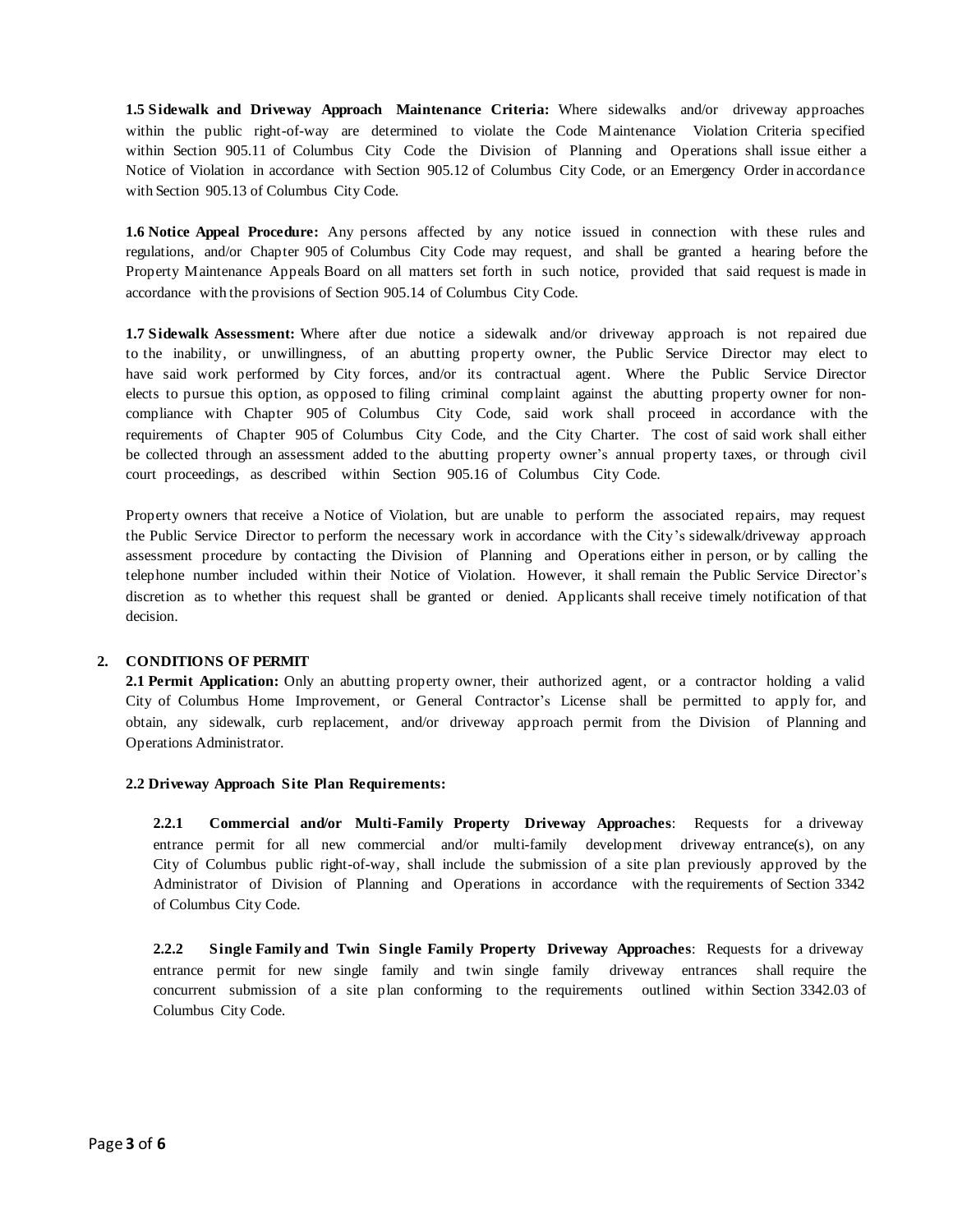Unless previously approved by the Administrator of Division of Planning and Operations, the review and/or approval of said site plan may take up to 2 business days. No driveway entrance permit shall be issued until said site plan has received the Administrator of Division of Planning and Operation's approval.

This site plan requirement may, however, be waived if the Division of Planning and Operation's Permit Section is able to verify through a review of its existing record plat and street plan records that no violations or conflicts will be created with the Division's existing driveway entrance location policies, the Rules and Regulations for the Approval of Driveway Plans for Access to Public Right-of-Way.

**2.2.3 Modifications to Existing Driveway Approach Locations and/or Widths:** Requests for a Driveway Approach Permit for the purpose of modifying an existing driveway entrance's location and/or width shall require the submission of a site plan conforming to the requirements outlined within Section 3342.03 of Columbus City Code. Unless previously approved by the Administrator of Division of Planning and Operations, the review and/or approval of said site plan, for a single or twin single family driveway approaches may take up to 2 business days. The review of site plans proposing driveway approach changes on commercial properties may take up to five business days and/or may be determined to require re-submission through the City's Commercial Site Plan process. No driveway approach permit shall be issued until said site plan has received the Administrator of Division of Planning and Operation's approval.

## **3. OBLIGATION OF PERMITEES**

**3.1 Maintaining Pedestrian Safety and Access:** No excavation area shall remain open for more than 14 calendar days before construction, or re-construction, of that area has been completed without the express written permission of the Administrator of Division of Planning & Operations.

In areas of high pedestrian volume, partial width sidewalk and/or driveway approach construction/re-construction shall be required whenever feasible for maintaining pedestrian access and safety. In these high pedestrian volume areas where partial width construction is not feasible, the permit applicant may be required to provide a plan for providing alternative pedestrian access. This plan shall include details of proposed signage and/or the construction of temporary pedestrian facilities. The Division of Planning and Operations shall provide notification of this necessity at the time of permit application, if at all possible, and provide conceptual guidance in this design.

Under all circumstances, it shall be the permittee's responsibility to provide construction site pedestrian and vehicular safety through the use of approved signs, barricades, and/or other safety devices.

**3.2 Curb Ramp Construction:** When existing curb ramps require reconstruction, or repair, at the intersection of two or more public roadways the City of Columbus should be advised of this necessity. We shall then schedule the necessary replacement or repair as soon as practical.

It is however, the policy of this Division and Department that developers responsible for the construction of new commercial and/or residential developments shall also be responsible for the construction of the original curb ramps required as a result of their development. This requirement should be reflected upon their original design plans, as approved by the City of Columbus, when applicable. Likewise, the replacement of curb ramps made necessary through the re-development of a property shall also be the developer's responsibility.

The construction, repair, and replacement of curb ramps at the intersection of private roadways and driveway s with a public street shall be the abutting property owner's responsibility. All work shall be performed in accordance with the Americans with Disabilities Act of 1990, and all regulations and amendments promulgated thereto, the current Construction and Material Specifications of Columbus (CMSC), the City's current Standard Construction Drawings, Chapter 905 of Columbus City Code, and these rules and regulations.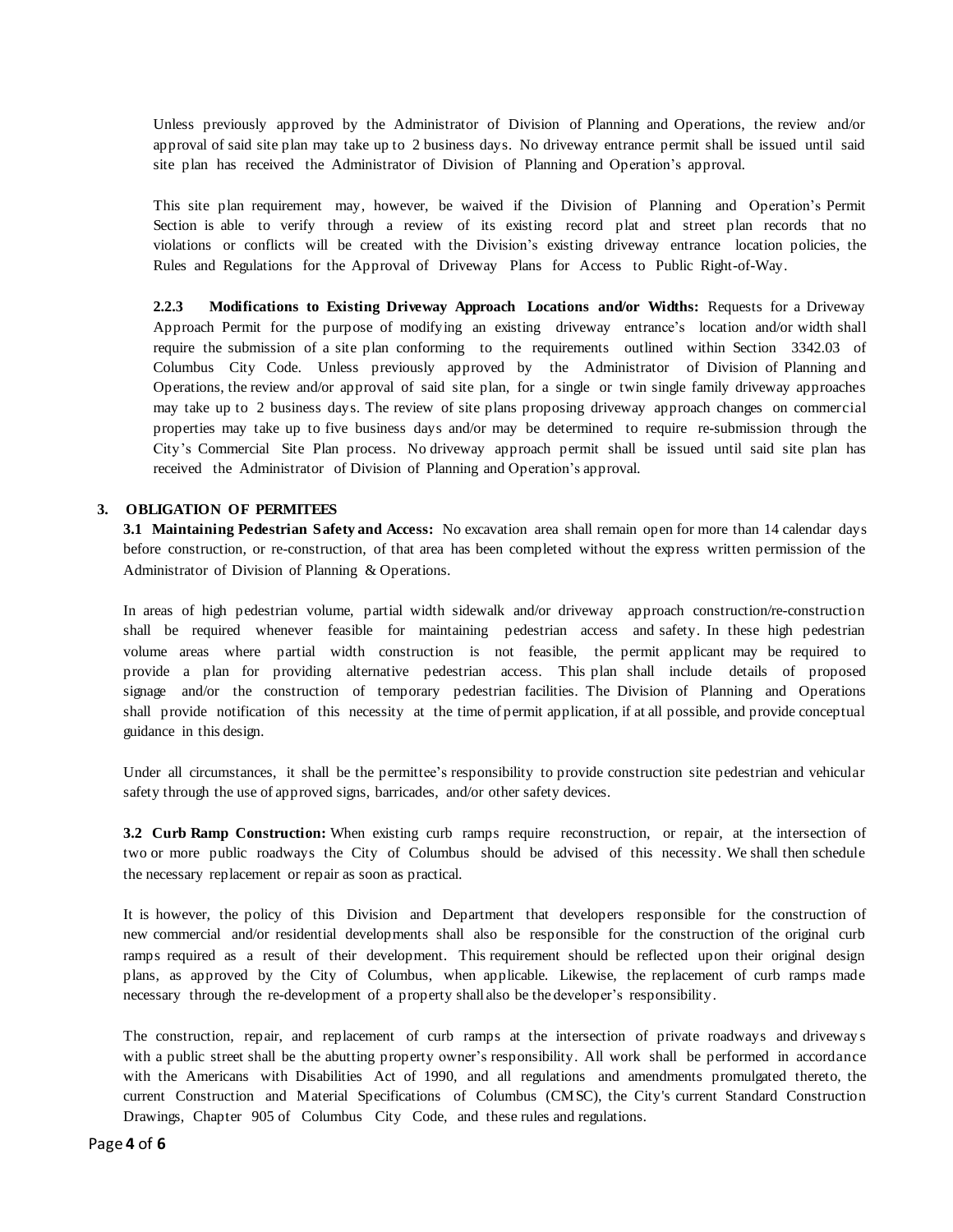**3.3 Inspection of Form Work and Base Material Required:** The placement of concrete, or other pre-approved materials, for any sidewalk, curb, curb and gutter, or driveway entrance in the public right-of-way may not commence until Division of Planning and Operations personnel have inspected and approved the proposed base materials and form work, and authorized said concrete, or other materials, placement to proceed.

**3.4 Procedure for Requesting Inspection:** The permit holder shall notify the Permit Section at the number indicated on the permit when base materials and form work are ready for the placement of concrete, or other pre-approved surface materials. The Division of Planning and Operations shall then make every attempt to complete the associated inspection by the close of the following business day.

**3.5 Inspection:** If no one is present at the work site when the inspector arrives, a signed copy of an inspection report, with the date and name of the inspector, shall be left on site. It shall be placed at a conspicuous location, attached to the form work if possible. This report shall advise whether the work has, or has not been approved for concrete or other surface material placement. If the work has not approved, a rejection notice shall be left with details as to the areas of insufficiency, or instructions to contact this office.

We strongly recommend the placement of concrete, or other surface materials, not be scheduled until our inspector has authorized such placement. Under no circumstances should concrete or other surface materials be placed without the consent of the Division of Planning and Operations. Should unauthorized placement occur, said materials shall be subject to being ordered removed and replaced in accordance with Section 905.05 of Columbus City Code, at the permittee's expense.

**3.6 Inspection of Finished Curb Ramp Required:** In addition to the base and form work inspection specified previously within these rules and regulations, those parties holding a permit for the construction of a curb ramp within the public rights of way of the City of Columbus shall also notify the Division of Mobility Option's ADA Section within 72 hours after they have completed said construction. The Division of Mobility Options shall then verify that all work was performed in accordance with the requirements outlined within Section 3.2 of these rules and regulations.

If the curb ramp is determined to be non-compliant with these requirements it shall be ordered removed and replaced at the permittee's expense in accordance with Section 905.05 of Columbus City Code.

Detectable Warning Devices shall be installed on all approved curb ramps within thirty (30) days after concrete, or other approved surface materials are originally placed. The current City of Columbus specifications and standard drawings shall apply for detectable warning devices.

**3.7 Requests to Provide Alternative Methods for Sidewalk and/or Driveway Approach Repair:** Under certain limited circumstances alternative methods of temporary sidewalk and/or driveway approach repair shall be considered upon request of the Administrator of Division of Planning and Operations. As example:

a) Where an offset may be eliminated through the minor grinding of existing concrete without other code violation criteria remaining, the Administrator of Division of Planning and Operations may upon request grant permission for said grinding to be attempted.

b) Where a minor crack, or separation, exists in an existing sidewalk, or driveway approach, without an associated offset, the Administrator of Division of Planning and Operations may upon request grant permission for the crack or separation to be sealed with an approved material designed for that purpose.